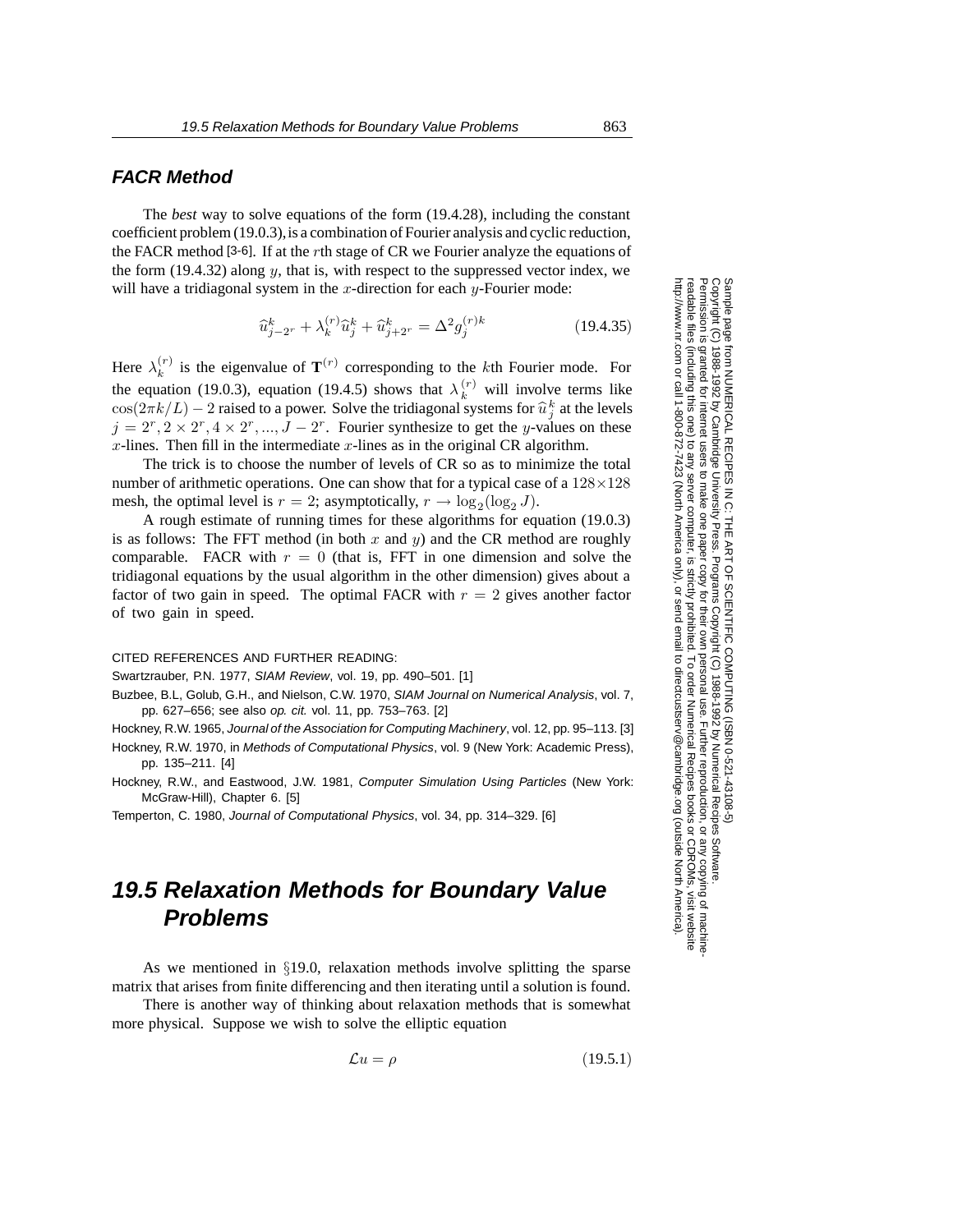where  $\mathcal L$  represents some elliptic operator and  $\rho$  is the source term. Rewrite the equation as a diffusion equation,

$$
\frac{\partial u}{\partial t} = \mathcal{L}u - \rho \tag{19.5.2}
$$

An initial distribution u *relaxes* to an equilibrium solution as  $t \to \infty$ . This equilibrium has all time derivatives vanishing. Therefore it is the solution of the original elliptic problem (19.5.1). We see that all the machinery of  $\S 19.2$ , on diffusive initial value equations, can be brought to bear on the solution of boundary value problems by relaxation methods.

Let us apply this idea to our model problem (19.0.3). The diffusion equation is

$$
\frac{\partial u}{\partial t} = \frac{\partial^2 u}{\partial x^2} + \frac{\partial^2 u}{\partial y^2} - \rho \tag{19.5.3}
$$

If we use FTCS differencing (cf. equation 19.2.4), we get

$$
u_{j,l}^{n+1} = u_{j,l}^{n} + \frac{\Delta t}{\Delta^2} \left( u_{j+1,l}^{n} + u_{j-1,l}^{n} + u_{j,l+1}^{n} + u_{j,l-1}^{n} - 4u_{j,l}^{n} \right) - \rho_{j,l} \Delta t \tag{19.5.4}
$$

Recall from (19.2.6) that FTCS differencing is stable in one spatial dimension only if  $\Delta t/\Delta^2 \leq \frac{1}{2}$ . In two dimensions this becomes  $\Delta t/\Delta^2 \leq \frac{1}{4}$ . Suppose we try to take the largest possible timestep, and set  $\Delta t = \Delta^2/4$ . Then equation (19.5.4) becomes

$$
u_{j,l}^{n+1} = \frac{1}{4} \left( u_{j+1,l}^n + u_{j-1,l}^n + u_{j,l+1}^n + u_{j,l-1}^n \right) - \frac{\Delta^2}{4} \rho_{j,l}
$$
 (19.5.5)

Thus the algorithm consists of using the average of  $u$  at its four nearest-neighbor points on the grid (plus the contribution from the source). This procedure is then iterated until convergence.

This method is in fact a classical method with origins dating back to the last century, called *Jacobi's method* (not to be confused with the Jacobi method for eigenvalues). The method is not practical because it converges too slowly. However, it is the basis for understanding the modern methods, which are always compared with it.

Another classical method is the *Gauss-Seidel* method, which turns out to be important in multigrid methods ( $\S$ 19.6). Here we make use of updated values of u on the right-hand side of (19.5.5) as soon as they become available. In other words, the averaging is done "in place" instead of being "copied" from an earlier timestep to a later one. If we are proceeding along the rows, incrementing  $j$  for fixed  $l$ , we have

$$
u_{j,l}^{n+1} = \frac{1}{4} \left( u_{j+1,l}^n + u_{j-1,l}^{n+1} + u_{j,l+1}^n + u_{j,l-1}^{n+1} \right) - \frac{\Delta^2}{4} \rho_{j,l}
$$
 (19.5.6)

This method is also slowly converging and only of theoretical interest when used by itself, but some analysis of it will be instructive.

Let us look at the Jacobi and Gauss-Seidel methods in terms of the matrix splitting concept. We change notation and call **u** "**x**," to conform to standard matrix notation. To solve

$$
\mathbf{A} \cdot \mathbf{x} = \mathbf{b} \tag{19.5.7}
$$

Permission is granted for internet users to make one paper copy for their own personal use. Further reproduction, or any copyin Copyright (C) 1988-1992 by Cambridge University Press.Programs Copyright (C) 1988-1992 by Numerical Recipes Software. g of machinereadable files (including this one) to any servercomputer, is strictly prohibited. To order Numerical Recipes booksor CDROMs, visit website http://www.nr.com or call 1-800-872-7423 (North America only),or send email to directcustserv@cambridge.org (outside North America).

Sample page from NUMERICAL RECIPES IN C: THE ART OF SCIENTIFIC COMPUTING (ISBN 0-521-43108-5)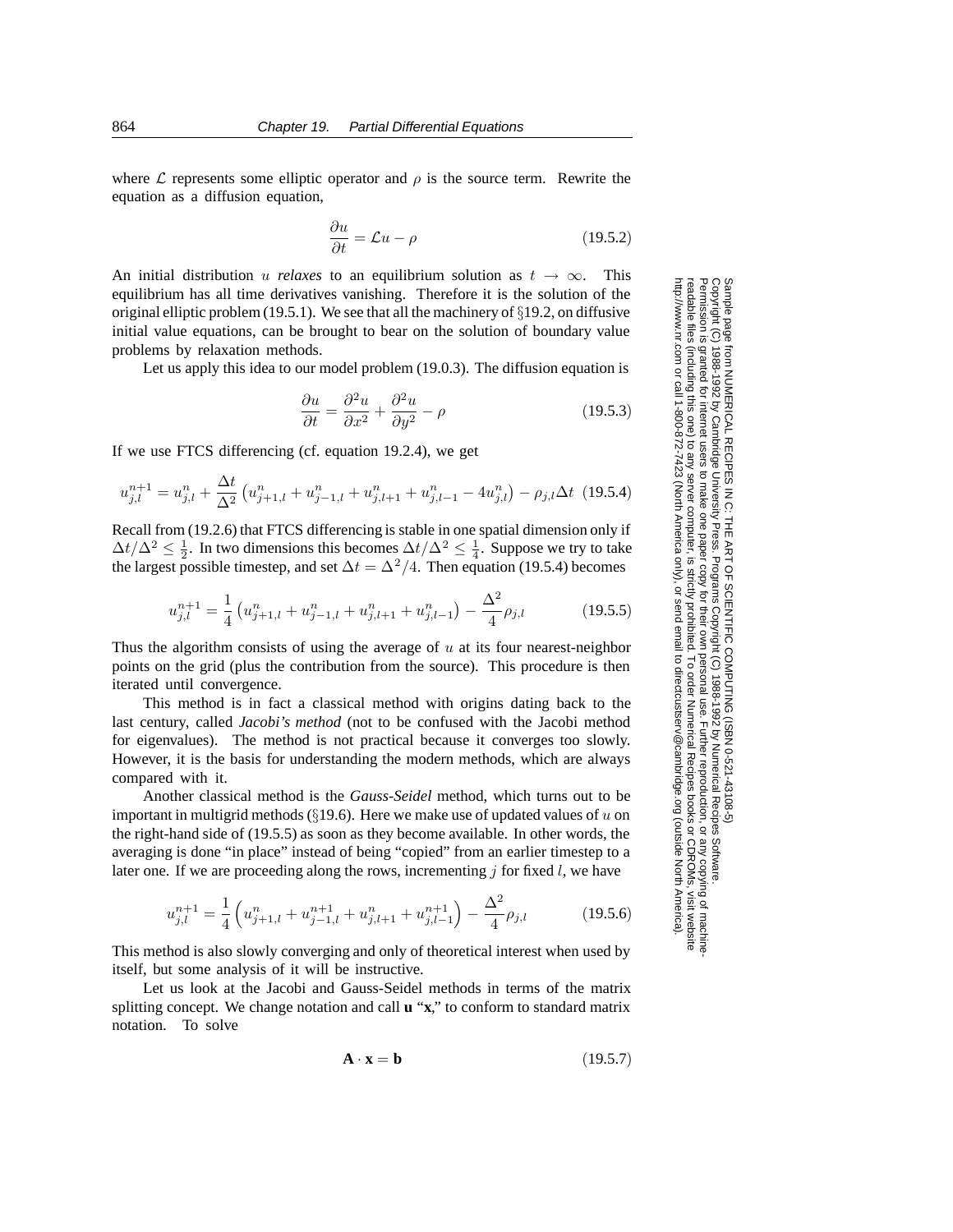we can consider splitting **A** as

$$
\mathbf{A} = \mathbf{L} + \mathbf{D} + \mathbf{U} \tag{19.5.8}
$$

where **D** is the diagonal part of **A**, **L** is the lower triangle of **A** with zeros on the diagonal, and **U** is the upper triangle of **A** with zeros on the diagonal.

In the Jacobi method we write for the rth step of iteration

$$
\mathbf{D} \cdot \mathbf{x}^{(r)} = -(\mathbf{L} + \mathbf{U}) \cdot \mathbf{x}^{(r-1)} + \mathbf{b}
$$
 (19.5.9)

For our model problem (19.5.5), **D** is simply the identity matrix. The Jacobi method converges for matrices **A** that are "diagonally dominant" in a sense that can be made mathematically precise. For matrices arising from finite differencing, this condition is usually met.

What is the rate of convergence of the Jacobi method? A detailed analysis is beyond our scope, but here is some of the flavor: The matrix  $-\mathbf{D}^{-1} \cdot (\mathbf{L} + \mathbf{U})$  is the *iteration matrix* which, apart from an additive term, maps one set of **x**'s into the next. The iteration matrix has eigenvalues, each one of which reflects the factor by which the amplitude of a particular eigenmode of undesired residual is suppressed during one iteration. Evidently those factors had better all have modulus  $< 1$  for the relaxation to work at all! The rate of convergence of the method is set by the rate for the slowest-decaying eigenmode, i.e., the factor with largest modulus. The modulus of this largest factor, therefore lying between 0 and 1, is called the *spectral radius* of the relaxation operator, denoted  $\rho_s$ .

The number of iterations  $r$  required to reduce the overall error by a factor <sup>10</sup><sup>−</sup>*<sup>p</sup>* is thus estimated by

$$
r \approx \frac{p \ln 10}{(-\ln \rho_s)}\tag{19.5.10}
$$

In general, the spectral radius  $\rho_s$  goes asymptotically to the value 1 as the grid size  $J$  is increased, so that more iterations are required. For any given equation, grid geometry, *and boundary condition*, the spectral radius can, in principle, be computed analytically. For example, for equation (19.5.5) on a  $J \times J$  grid with Dirichlet boundary conditions on all four sides, the asymptotic formula for large J turns out to be

$$
\rho_s \simeq 1 - \frac{\pi^2}{2J^2} \tag{19.5.11}
$$

The number of iterations r required to reduce the error by a factor of  $10^{-p}$  is thus

$$
r \simeq \frac{2pJ^2 \ln 10}{\pi^2} \simeq \frac{1}{2}pJ^2 \tag{19.5.12}
$$

In other words, the number of iterations is proportional to the number of mesh points,  $J^2$ . Since  $100 \times 100$  and larger problems are common, it is clear that the Jacobi method is only of theoretical interest.

Sample page 1<br>Copyright (C) Copyright (C) 1988-1992 by Cambridge University Press.Sample page from NUMERICAL RECIPES IN C: THE ART OF SCIENTIFIC COMPUTING (ISBN 0-521-43108-5) http://www.nr.com or call 1-800-872-7423 (North America only),readable files (including this one) to any serverPermission is granted for internet users to make one paper copy for their own personal use. Further reproduction, or any copyin from NUMERICAL RECIPES IN C. THE ART OF SCIENTIFIC COMPUTING (ISBN 0-521-43108-5)<br>1988-1992 by Cambridge University Press. Programs Copyright (C) 1989-1992 by Numnerical Recipes Software computer, is strictly prohibited. To order Numerical Recipes booksPrograms Copyright (C) 1988-1992 by Numerical Recipes Software. or send email to directcustserv@cambridge.org (outside North America). or CDROMs, visit website g of machine-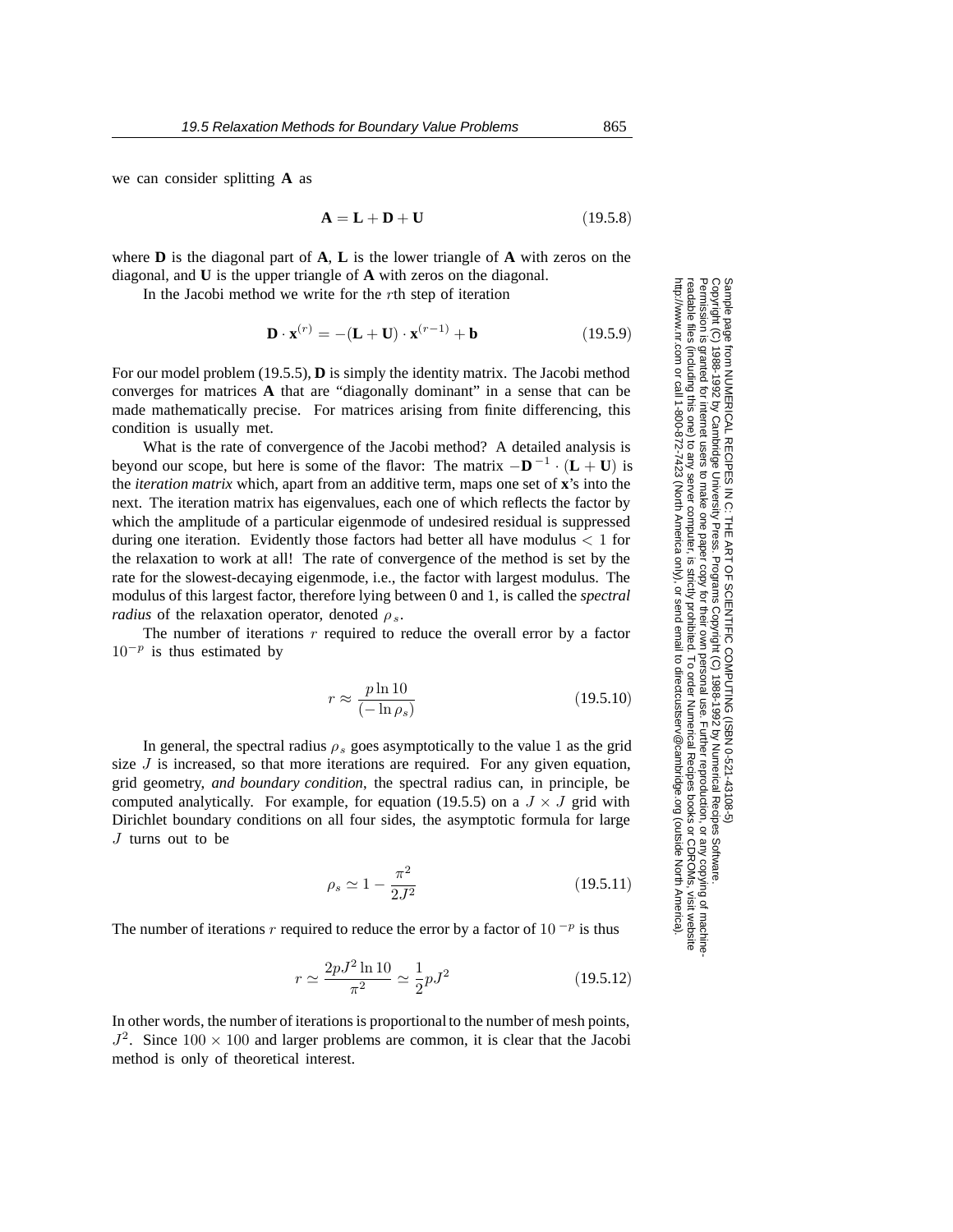The Gauss-Seidel method, equation (19.5.6), corresponds to the matrix decomposition

$$
(\mathbf{L} + \mathbf{D}) \cdot \mathbf{x}^{(r)} = -\mathbf{U} \cdot \mathbf{x}^{(r-1)} + \mathbf{b}
$$
 (19.5.13)

The fact that **L** is on the left-hand side of the equation follows from the updating in place, as you can easily check if you write out (19.5.13) in components. One can show [1-3] that the spectral radius is just the square of the spectral radius of the Jacobi method. For our model problem, therefore,

$$
\rho_s \simeq 1 - \frac{\pi^2}{J^2} \tag{19.5.14}
$$

$$
r \simeq \frac{pJ^2 \ln 10}{\pi^2} \simeq \frac{1}{4} pJ^2 \tag{19.5.15}
$$

The factor of two improvement in the number of iterations over the Jacobi method still leaves the method impractical.

### **Successive Overrelaxation (SOR)**

We get a better algorithm — one that was the standard algorithm until the 1970s — if we make an *overcorrection* to the value of  $\mathbf{x}^{(r)}$  at the *r*th stage of Gauss-Seidel iteration, thus anticipating future corrections. Solve  $(19.5.13)$  for  $\mathbf{x}^{(r)}$ , add and subtract  $\mathbf{x}^{(r-1)}$  on the right-hand side, and hence write the Gauss-Seidel method as

$$
\mathbf{x}^{(r)} = \mathbf{x}^{(r-1)} - (\mathbf{L} + \mathbf{D})^{-1} \cdot [(\mathbf{L} + \mathbf{D} + \mathbf{U}) \cdot \mathbf{x}^{(r-1)} - \mathbf{b}] \tag{19.5.16}
$$

The term in square brackets is just the residual vector  $\xi^{(r-1)}$ , so

$$
\mathbf{x}^{(r)} = \mathbf{x}^{(r-1)} - (\mathbf{L} + \mathbf{D})^{-1} \cdot \xi^{(r-1)}
$$
(19.5.17)

Now *overcorrect*, defining

$$
\mathbf{x}^{(r)} = \mathbf{x}^{(r-1)} - \omega(\mathbf{L} + \mathbf{D})^{-1} \cdot \xi^{(r-1)}
$$
(19.5.18)

Here ω is called the *overrelaxation parameter*, and the method is called *successive overrelaxation* (SOR).

The following theorems can be proved [1-3]:

- The method is convergent only for  $0 < \omega < 2$ . If  $0 < \omega < 1$ , we speak of *underrelaxation*.
- Under certain mathematical restrictions generally satisfied by matrices arising from finite differencing, only overrelaxation ( $1 < \omega < 2$ ) can give faster convergence than the Gauss-Seidel method.
- If  $\rho_{\text{Jacobi}}$  is the spectral radius of the Jacobi iteration (so that the square of it is the spectral radius of the Gauss-Seidel iteration), then the *optimal* choice for  $\omega$  is given by

$$
\omega = \frac{2}{1 + \sqrt{1 - \rho_{\text{Jacobi}}^2}} \tag{19.5.19}
$$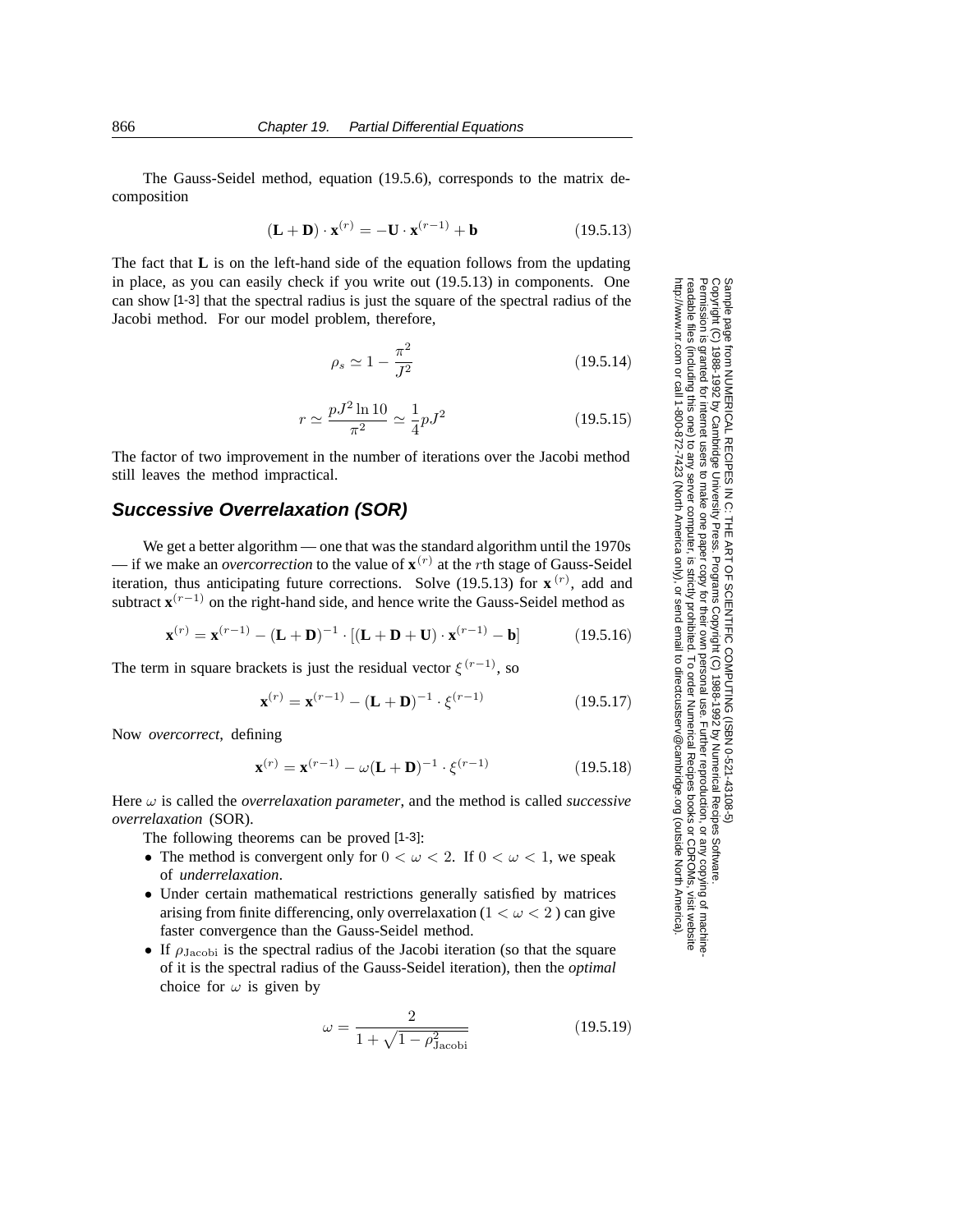$$
\rho_{\text{SOR}} = \left(\frac{\rho_{\text{Jacobi}}}{1 + \sqrt{1 - \rho_{\text{Jacobi}}^2}}\right)^2 \tag{19.5.20}
$$

As an application of the above results, consider our model problem for which  $\rho_{\text{Jacobi}}$  is given by equation (19.5.11). Then equations (19.5.19) and (19.5.20) give

$$
\omega \simeq \frac{2}{1 + \pi/J} \tag{19.5.21}
$$

$$
\rho_{\text{SOR}} \simeq 1 - \frac{2\pi}{J} \qquad \text{for large} \quad J \tag{19.5.22}
$$

Equation (19.5.10) gives for the number of iterations to reduce the initial error by a factor of <sup>10</sup><sup>−</sup>*<sup>p</sup>*,

$$
r \simeq \frac{pJ\ln 10}{2\pi} \simeq \frac{1}{3}pJ\tag{19.5.23}
$$

Comparing with equation (19.5.12) or (19.5.15), we see that optimal SOR requires of order  $\overline{J}$  iterations, as opposed to of order  $J^2$ . Since  $\overline{J}$  is typically 100 or larger, this makes a tremendous difference! Equation (19.5.23) leads to the mnemonic that 3-figure accuracy ( $p = 3$ ) requires a number of iterations equal to the number of mesh points along a side of the grid. For 6-figure accuracy, we require about twice as many iterations.

How do we choose  $\omega$  for a problem for which the answer is not known analytically? That is just the weak point of SOR! The advantages of SOR obtain only in a fairly narrow window around the correct value of  $\omega$ . It is better to take  $\omega$ slightly too large, rather than slightly too small, but best to get it right.

One way to choose  $\omega$  is to map your problem approximately onto a known problem, replacing the coefficients in the equation by average values. Note, however, that the known problem must have the same grid size and boundary conditions as the actual problem. We give for reference purposes the value of  $\rho_{\text{Jacobi}}$  for our model problem on a rectangular  $J \times L$  grid, allowing for the possibility that  $\Delta x \neq \Delta y$ :

$$
\rho_{\text{Jacobi}} = \frac{\cos\frac{\pi}{J} + \left(\frac{\Delta x}{\Delta y}\right)^2 \cos\frac{\pi}{L}}{1 + \left(\frac{\Delta x}{\Delta y}\right)^2} \tag{19.5.24}
$$

Equation (19.5.24) holds for homogeneous Dirichlet or Neumann boundary conditions. For periodic boundary conditions, make the replacement  $\pi \to 2\pi$ .

A second way, which is especially useful if you plan to solve many similar elliptic equations each time with slightly different coefficients, is to determine the optimum value  $\omega$  empirically on the first equation and then use that value for the remaining equations. Various automated schemes for doing this and for "seeking out" the best values of  $\omega$  are described in the literature.

While the matrix notation introduced earlier is useful for theoretical analyses, for practical implementation of the SOR algorithm we need explicit formulas.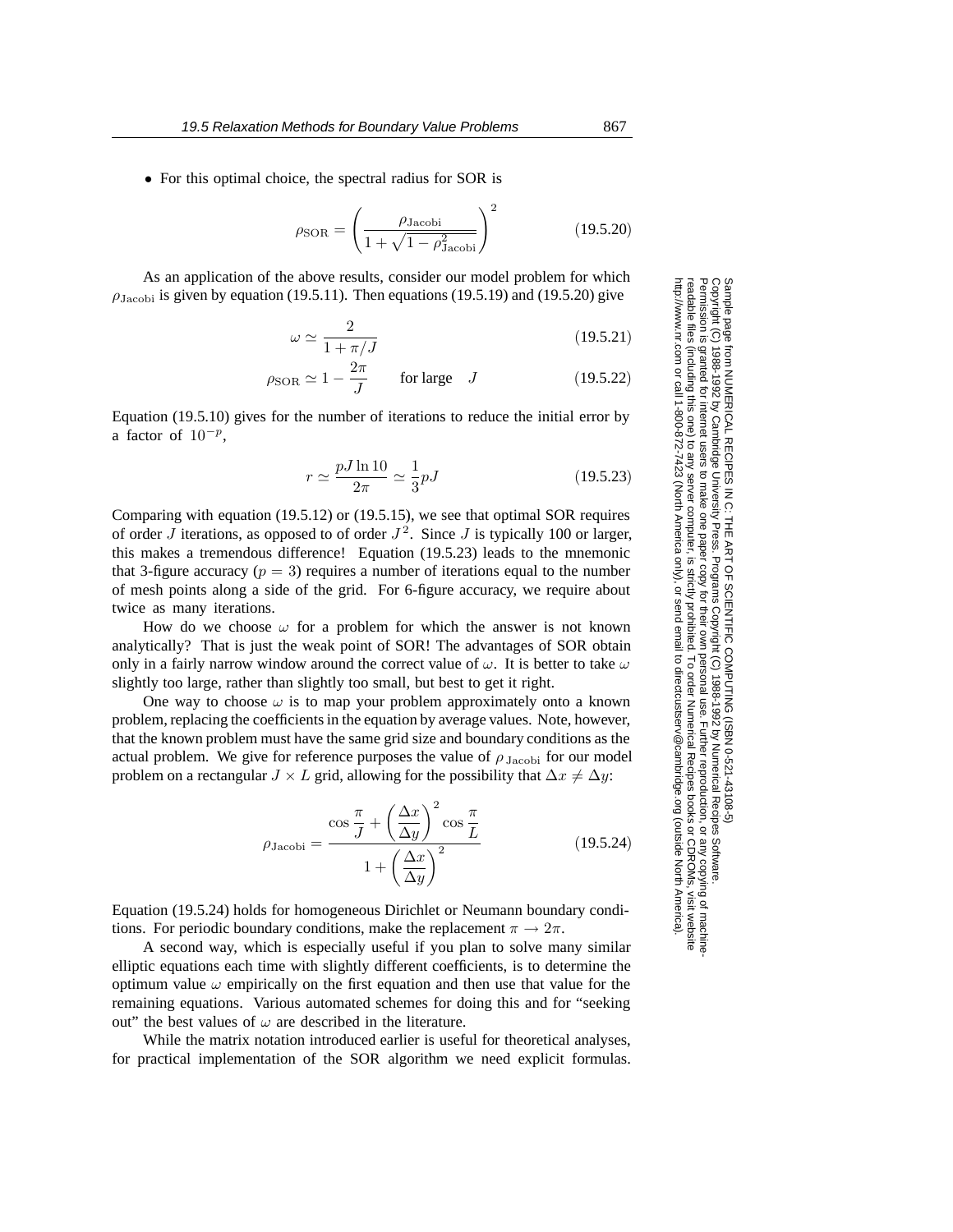Consider a general second-order elliptic equation in  $x$  and  $y$ , finite differenced on a square as for our model equation. Corresponding to each row of the matrix **A** is an equation of the form

$$
a_{j,l}u_{j+1,l} + b_{j,l}u_{j-1,l} + c_{j,l}u_{j,l+1} + d_{j,l}u_{j,l-1} + e_{j,l}u_{j,l} = f_{j,l} \qquad (19.5.25)
$$

For our model equation, we had  $a = b = c = d = 1, e = -4$ . The quantity f is proportional to the source term. The iterative procedure is defined by solving (19.5.25) for u*j,l*:

$$
u^*_{j,l} = \frac{1}{e_{j,l}} \left( f_{j,l} - a_{j,l} u_{j+1,l} - b_{j,l} u_{j-1,l} - c_{j,l} u_{j,l+1} - d_{j,l} u_{j,l-1} \right) \tag{19.5.26}
$$

Then  $u_{j,l}^{\text{new}}$  is a weighted average

$$
u_{j,l}^{\text{new}} = \omega u_{j,l} + (1 - \omega) u_{j,l}^{\text{old}}
$$
 (19.5.27)

We calculate it as follows: The residual at any stage is

$$
\xi_{j,l} = a_{j,l} u_{j+1,l} + b_{j,l} u_{j-1,l} + c_{j,l} u_{j,l+1} + d_{j,l} u_{j,l-1} + e_{j,l} u_{j,l} - f_{j,l} \quad (19.5.28)
$$

and the SOR algorithm (19.5.18) or (19.5.27) is

$$
u_{j,l}^{\text{new}} = u_{j,l}^{\text{old}} - \omega \frac{\xi_{j,l}}{e_{j,l}} \tag{19.5.29}
$$

This formulation is very easy to program, and the norm of the residual vector  $\xi_{j,l}$ can be used as a criterion for terminating the iteration.

Another practical point concerns the order in which mesh points are processed. The obvious strategy is simply to proceed in order down the rows (or columns). Alternatively, suppose we divide the mesh into "odd" and "even" meshes, like the red and black squares of a checkerboard. Then equation (19.5.26) shows that the odd points depend only on the even mesh values and vice versa. Accordingly, we can carry out one half-sweep updating the odd points, say, and then another half-sweep updating the even points with the new odd values. For the version of SOR implemented below, we shall adopt odd-even ordering.

The last practical point is that in practice the asymptotic rate of convergence in SOR is not attained until of order  $J$  iterations. The error often grows by a factor of 20 before convergence sets in. A trivial modification to SOR resolves this problem. It is based on the observation that, while  $\omega$  is the optimum *asymptotic* relaxation parameter, it is not necessarily a good initial choice. In SOR with *Chebyshev acceleration*, one uses odd-even ordering and changes  $\omega$  at each halfsweep according to the following prescription:

$$
\omega^{(0)} = 1
$$
  
\n
$$
\omega^{(1/2)} = 1/(1 - \rho_{\text{Jacobi}}^2/2)
$$
  
\n
$$
\omega^{(n+1/2)} = 1/(1 - \rho_{\text{Jacobi}}^2 \omega^{(n)}/4), \qquad n = 1/2, 1, ..., \infty
$$
  
\n
$$
\omega^{(\infty)} \to \omega_{\text{optimal}}
$$
\n(19.5.30)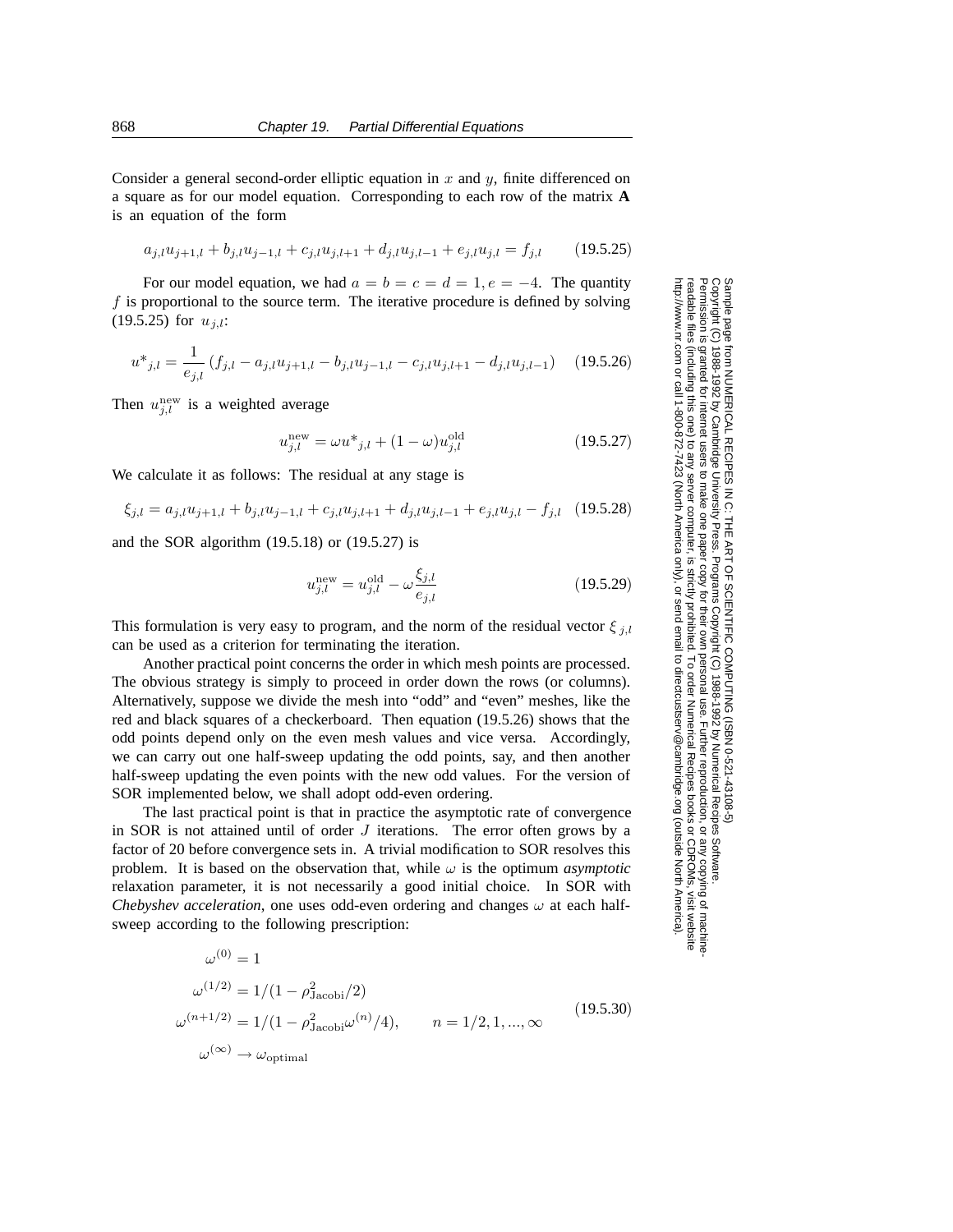The beauty of Chebyshev acceleration is that the norm of the error always decreases with each iteration. (This is the norm of the actual error in  $u_{j,l}$ . The norm of the residual  $\xi_{i,l}$  need not decrease monotonically.) While the asymptotic rate of convergence is the same as ordinary SOR, there is never any excuse for not using Chebyshev acceleration to reduce the total number of iterations required.

Here we give a routine for SOR with Chebyshev acceleration.

```
#include <math.h>
#define MAXITS 1000
#define EPS 1.0e-5
void sor(double **a, double **b, double **c, double **d, double **e,
    double **f, double **u, int jmax, double rjac)
Successive overrelaxation solution of equation (19.5.25) with Chebyshev acceleration. a, b, c,
d, e, and f are input as the coefficients of the equation, each dimensioned to the grid size
[1..jmax][1..jmax]. u is input as the initial guess to the solution, usually zero, and returns
with the final value. rjac is input as the spectral radius of the Jacobi iteration, or an estimate
of it.
{
    void nrerror(char error_text[]);
    int ipass,j,jsw,l,lsw,n;
    double anorm,anormf=0.0,omega=1.0,resid;
    Double precision is a good idea for jmax bigger than about 25.
    for (j=2; j < jmax; j++)Compute initial norm of residual and terminate iteration when norm has been reduced by
    a factor EPS.
        for (l=2; l< jmax; l++)anormf += fabs(f[j][1]); Assumes initial u is zero.
    for (n=1; n<=MAXITS; n++) {
        anorm=0.0;
        jsw=1;
        for (ipass=1;ipass<=2;ipass++) { Odd-even ordering.
            lsw=jsw;
            for (j=2;j< jmax;j++) {
                for (l=lsw+1; l< jmax; l+=2) {
                    resid = a[j][1]*u[j+1][1]+b[j][l]*u[j-1][l]
                        +c[j][l]*u[j][l+1]
                        +d[j][l]*u[j][l-1]
                        +e[j][l]*u[j][l]
                        -f[j][l];
                    anorm += fabs(resid);
                    u[i][1] -= omega*resid/e[j][1];
                }
                lsw=3-lsw;
            }
            jsw=3-jsw;
            omega = (n == 1 \& \text{ipass} == 1 \ ? \ 1.0/(1.0-0.5*riac*riac):
                1.0/(1.0-0.25*rjac*rjac*omega));
        }
        if (anorm < EPS*anormf) return;
    }
    nrerror("MAXITS exceeded");
}
```
The main advantage of SOR is that it is very easy to program. Its main disadvantage is that it is still very inefficient on large problems.

Copyright (C) 1988-1992 by Cambridge University Press.Sample page from NUMERICAL RECIPES IN C: THE ART OF SCIENTIFIC COMPUTING (ISBN 0-521-43108-5) http://www.nr.com or call 1-800-872-7423 (North America only),readable files (including this one) to any serverPermission is granted for internet users to make one paper copy for their own personal use. Further reproduction, or any copyin computer, is strictly prohibited. To order Numerical Recipes booksPrograms Copyright (C) 1988-1992 by Numerical Recipes Software. SCIENTIFIC COMPUTING or send email to directcustserv@cambridge.org (outside North America). oyright (C) 1988-1992 by Numerical Recipes Software.<br>r own personal use. Further reproduction, or any copying of machine-<br>ibited. To order Numerical Recipes books or CDROMs, visit website<br>email to directcustserv@cambridg PUTING (ISBN 0-521-43'<br>1988-1992 by Numerical  $108-5$ or CDROMs, visit website

g of machine-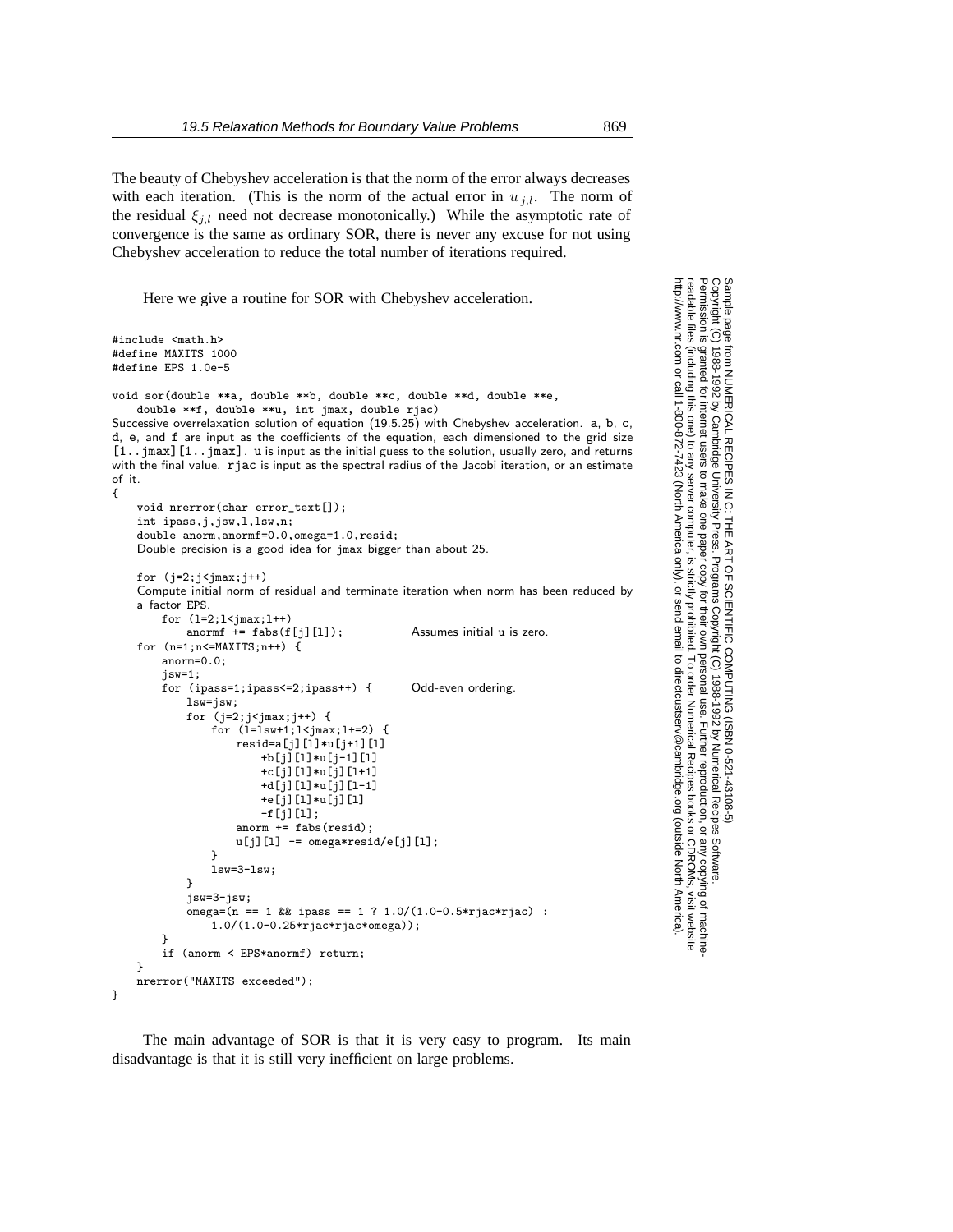## **ADI (Alternating-Direction Implicit) Method**

The ADI method of §19.3 for diffusion equations can be turned into a relaxation method for elliptic equations [1-4]. In §19.3, we discussed ADI as a method for solving the time-dependent heat-flow equation

$$
\frac{\partial u}{\partial t} = \nabla^2 u - \rho \tag{19.5.31}
$$

By letting  $t \to \infty$  one also gets an iterative method for solving the elliptic equation

$$
\nabla^2 u = \rho \tag{19.5.32}
$$

In either case, the operator splitting is of the form

$$
\mathcal{L} = \mathcal{L}_x + \mathcal{L}_y \tag{19.5.33}
$$

where  $\mathcal{L}_x$  represents the differencing in x and  $\mathcal{L}_y$  that in y.

For example, in our model problem (19.0.6) with  $\Delta x = \Delta y = \Delta$ , we have

$$
\mathcal{L}_x u = 2u_{j,l} - u_{j+1,l} - u_{j-1,l}
$$
  
\n
$$
\mathcal{L}_y u = 2u_{j,l} - u_{j,l+1} - u_{j,l-1}
$$
\n(19.5.34)

More complicated operators may be similarly split, but there is some art involved. A bad choice of splitting can lead to an algorithm that fails to converge. Usually one tries to base the splitting on the physical nature of the problem. We know for our model problem that an initial transient diffuses away, and we set up the  $x$  and y splitting to mimic diffusion in each dimension.

Having chosen a splitting, we difference the time-dependent equation (19.5.31) implicitly in two half-steps:

$$
\frac{u^{n+1/2} - u^n}{\Delta t/2} = -\frac{\mathcal{L}_x u^{n+1/2} + \mathcal{L}_y u^n}{\Delta^2} - \rho
$$
\n
$$
\frac{u^{n+1} - u^{n+1/2}}{\Delta t/2} = -\frac{\mathcal{L}_x u^{n+1/2} + \mathcal{L}_y u^{n+1}}{\Delta^2} - \rho
$$
\n(19.5.35)

(cf. equation 19.3.16). Here we have suppressed the spatial indices  $(j, l)$ . In matrix notation, equations (19.5.35) are

$$
(\mathbf{L}_x + r\mathbf{1}) \cdot \mathbf{u}^{n+1/2} = (r\mathbf{1} - \mathbf{L}_y) \cdot \mathbf{u}^n - \Delta^2 \rho
$$
 (19.5.36)

$$
(\mathbf{L}_y + r\mathbf{1}) \cdot \mathbf{u}^{n+1} = (r\mathbf{1} - \mathbf{L}_x) \cdot \mathbf{u}^{n+1/2} - \Delta^2 \rho \tag{19.5.37}
$$

where

$$
r \equiv \frac{2\Delta^2}{\Delta t} \tag{19.5.38}
$$

The matrices on the left-hand sides of equations (19.5.36) and (19.5.37) are tridiagonal (and usually positive definite), so the equations can be solved by the

Copyright (C) 1988-1992 by Cambridge University Press.Sample page from NUMERICAL RECIPES IN C: THE ART OF SCIENTIFIC COMPUTING (ISBN 0-521-43108-5) http://www.nr.com or call 1-800-872-7423 (North America only),readable files (including this one) to any serverPermission is granted for internet users to make one paper copy for their own personal use. Further reproduction, or any copyin Copyright aged ardure ō from NUMERICAL RECIPES IN C. THE ART OF SCIENTIFIC COMPUTING (ISBN 0-521-43108-5)<br>1988-1992 by Cambridge University Press. Programs Copyright (C) 1988-1992 by Numerical Recipes Software computer, is strictly prohibited. To order Numerical Recipes booksPrograms Copyright (C) 1988-1992 by Numerical Recipes Software. or send email to directcustserv@cambridge.org (outside North America). or CDROMs, visit website g of machine